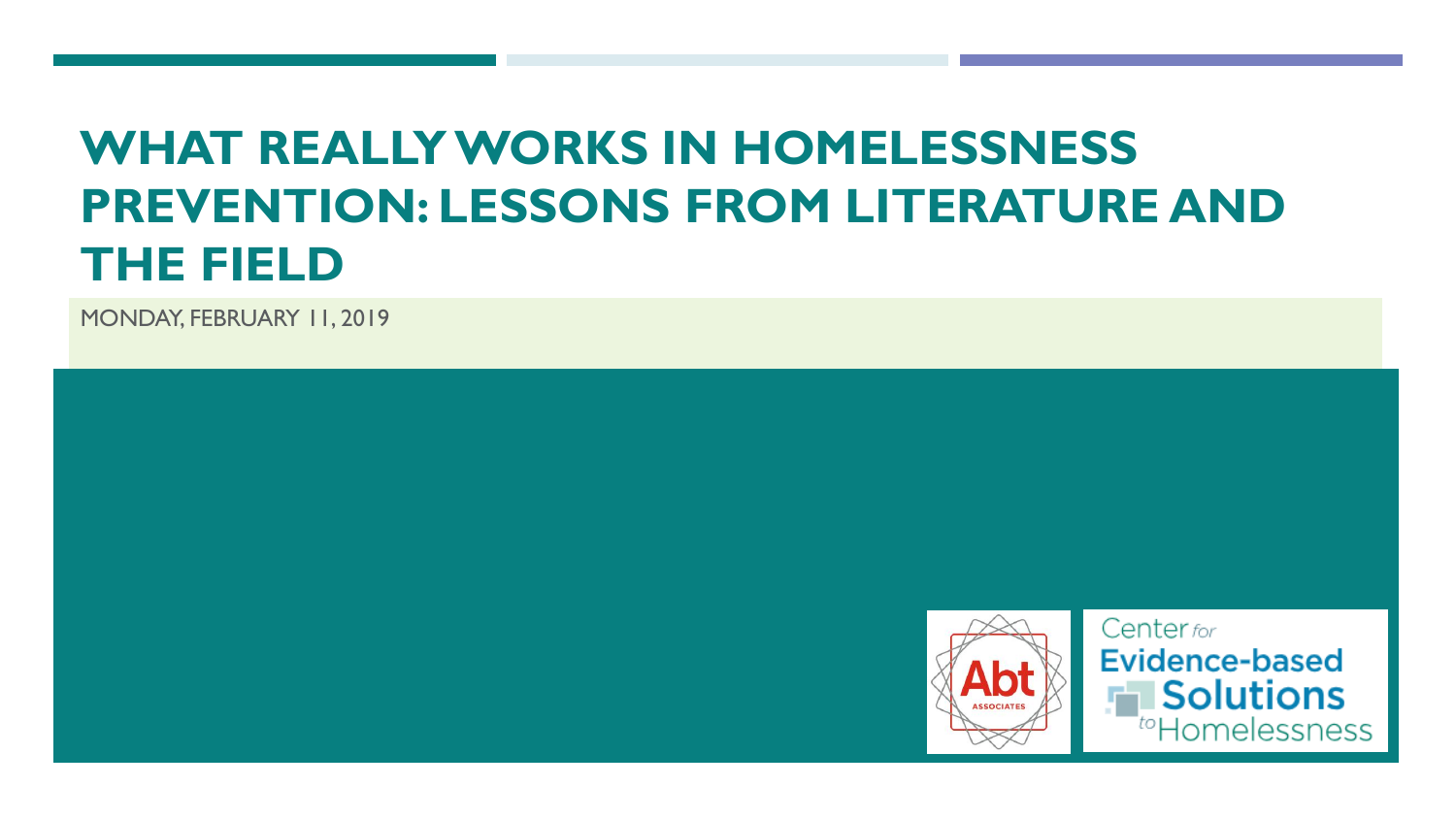# MODERATOR



### **Jill Khadduri**

Principal Associate, Abt Associates

Director, Center for Evidence-based Solutions to Homelessness

Center for

**Evidence-based** 

**Solutions** 

<sup>to</sup>Homelessness

- Marybeth Shinn will provide highlights of the research evidence on what works
	- Based on her synthesis of the literature on homelessness prevention
	- Literature review and this webinar are supported by the Melville Charitable Trust
- Three community practitioners will discuss how that evidence relates to their prevention programs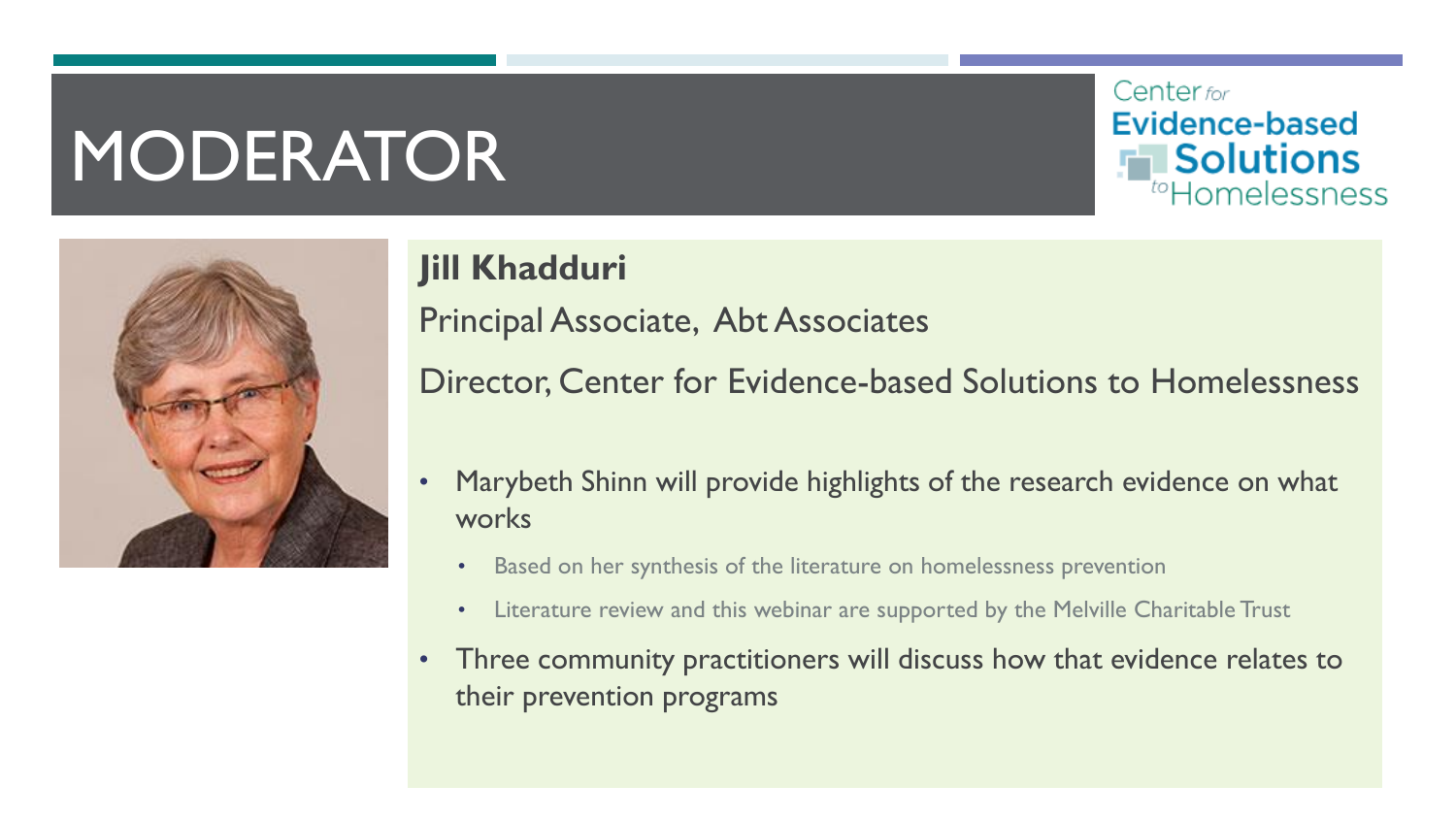# WEBINAR BASICS



- To minimize background noise, all attendees will be muted for the duration of the webinar.
- Use the chat feature to let us know if you are having technical problems during the webinar.  $\bigcirc$
- Use the Q&A panel to submit your questions at any time during the presentation.
- This webinar will be recorded and posted online at a later date.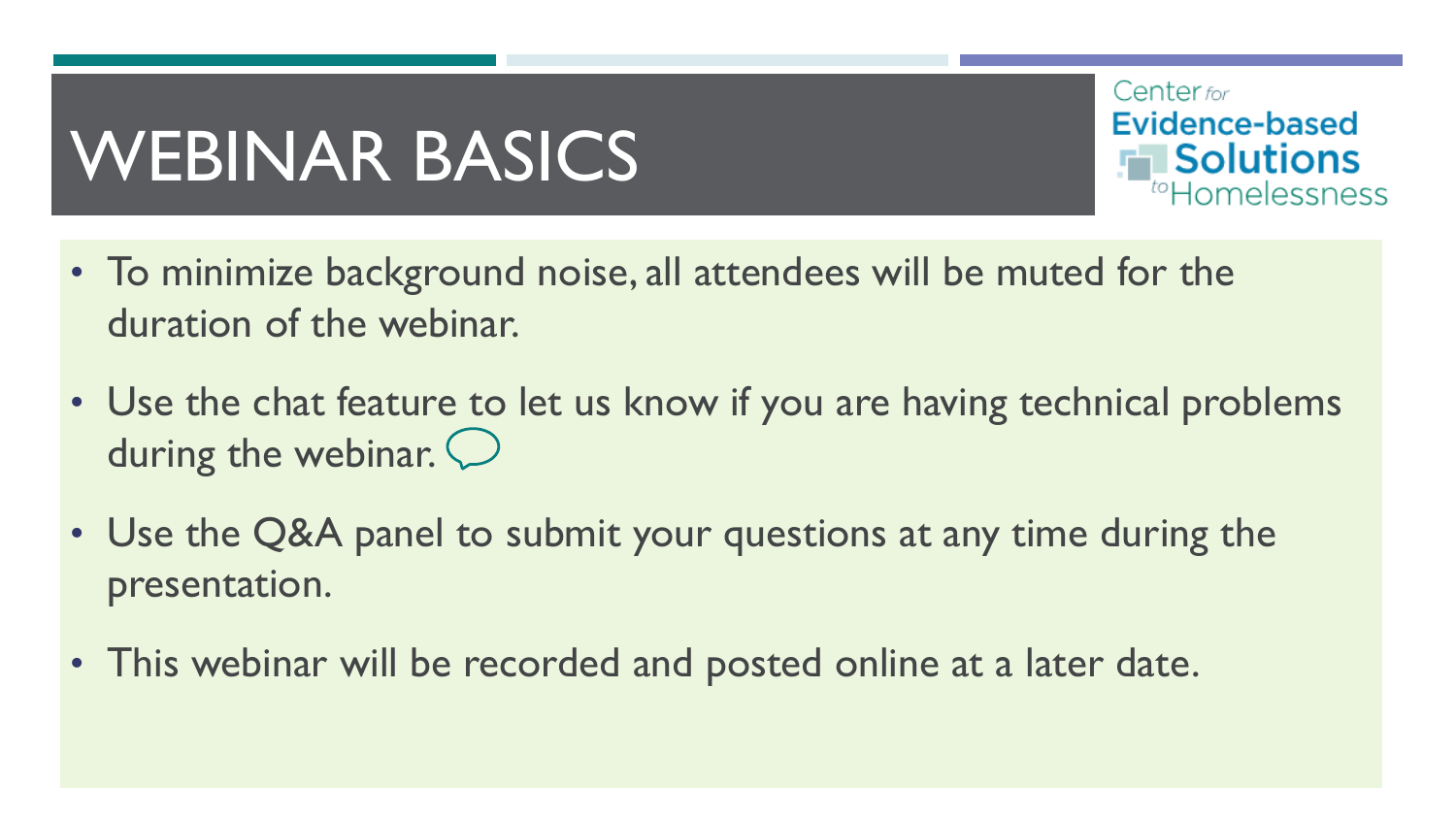# AGENDA



- Presentation of Research on Homelessness Prevention
- Community Practitioner Perspectives
	- Montgomery County, PA
	- Los Angeles, CA
	- Columbus, OH
- Panelist Discussion
- Participant Q&A
- Wrap-up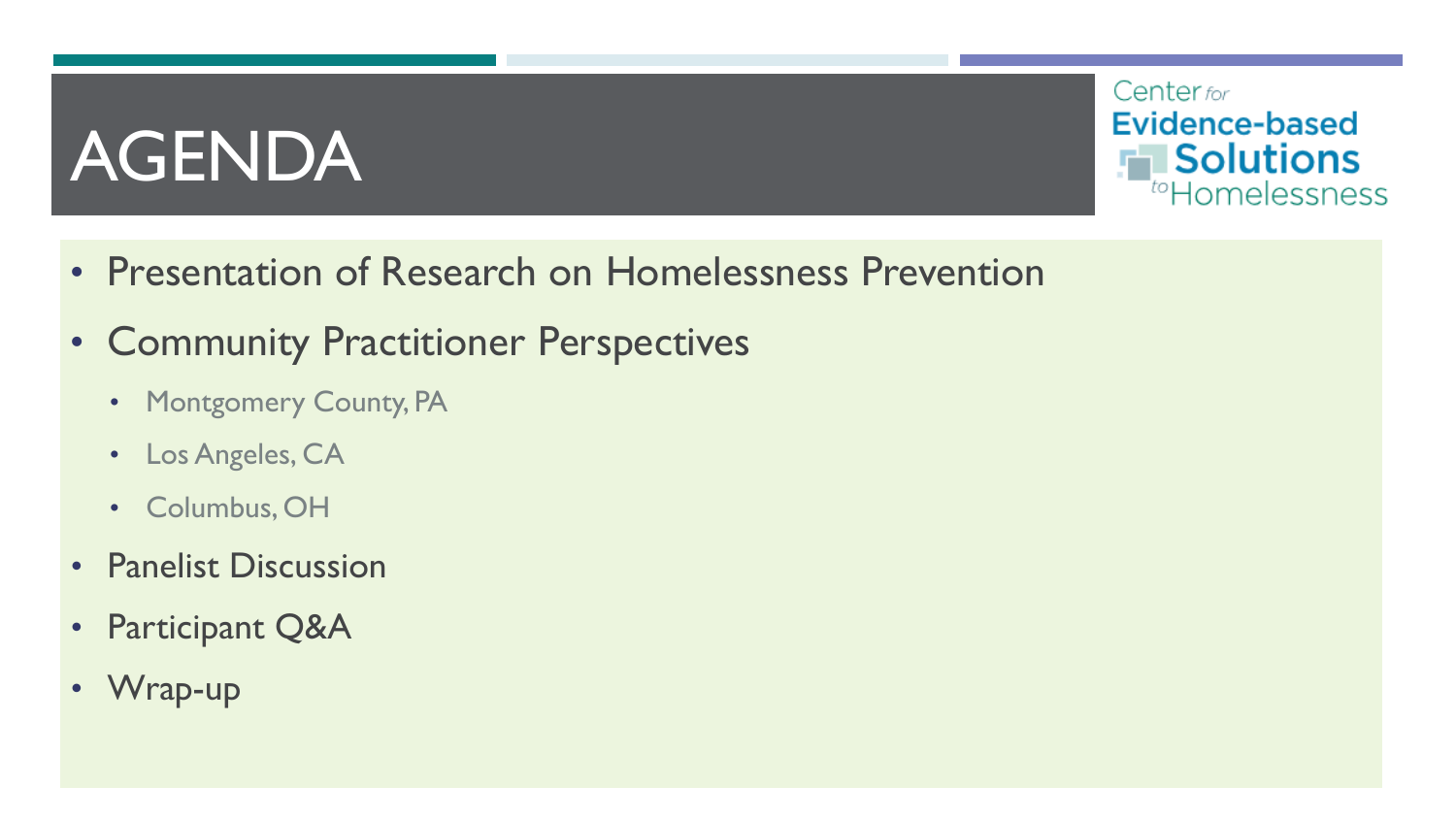### PRESENTATION OF RESEARCH

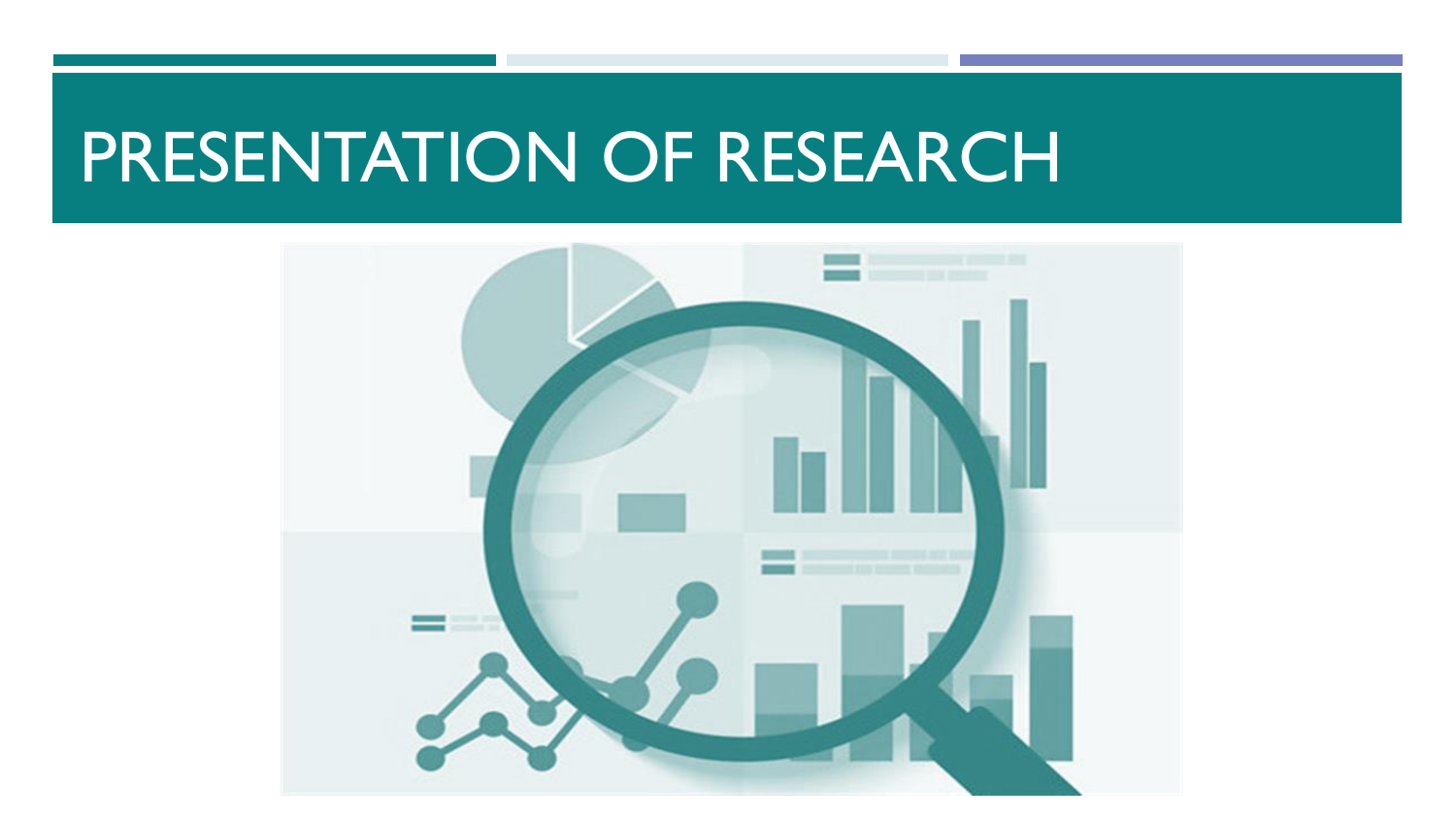

#### **Marybeth Shinn**

Professor, Vanderbilt University, Nashville, TN

- Targeting prevention to those at highest risk
- Programs with strong evidence of effectiveness
- Additional approaches with some evidence

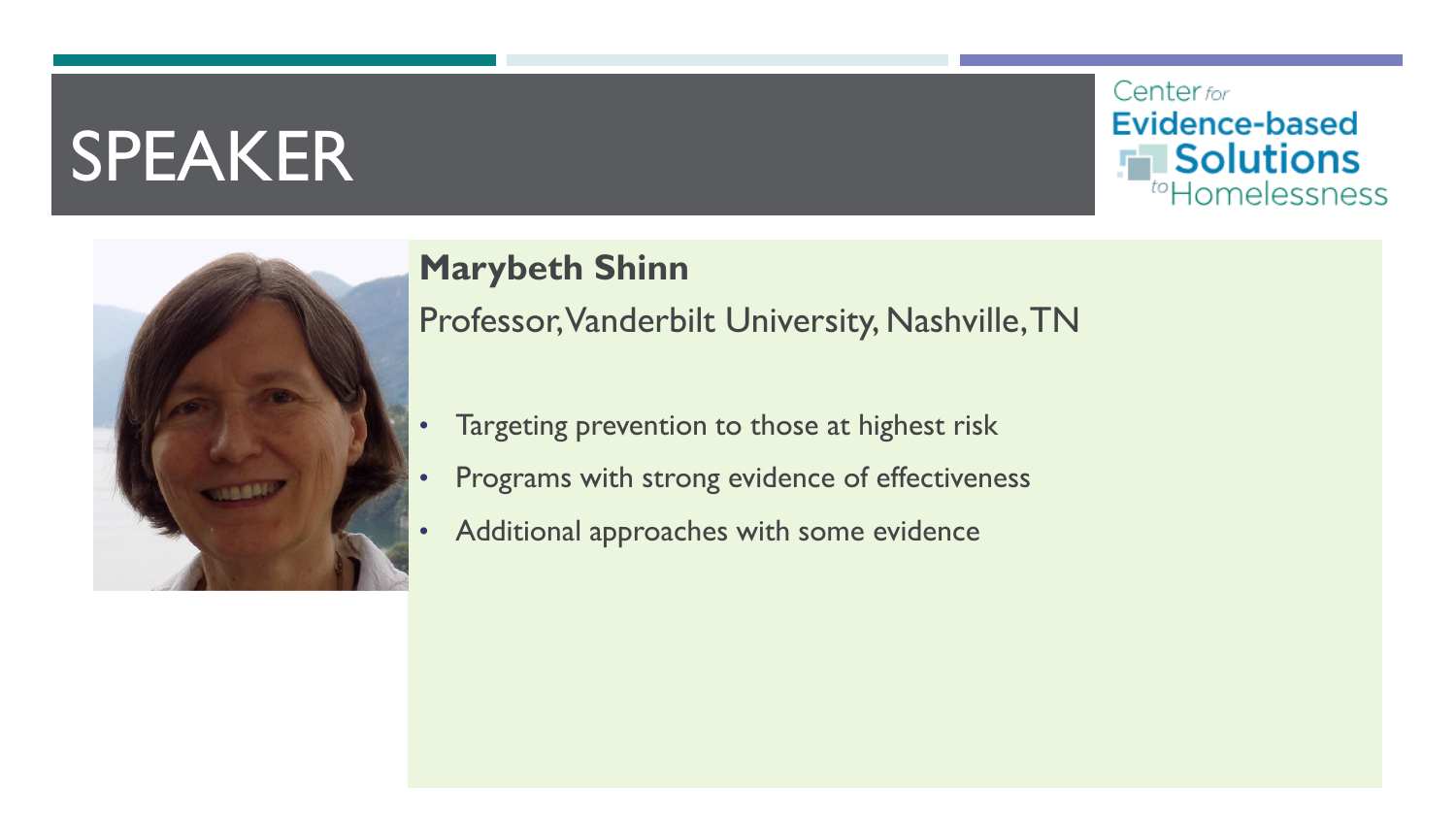### UNIVERSAL VS. TARGETED PREVENTION

• Universal prevention addresses social conditions that produce homelessness

Center for

Evidence-based

**Solutions** 

tomelessness

- Targeted prevention addresses people at special risk. It needs to be:
	- Effective it should help people to find and maintain stable housing
	- Efficient it should allocate assistance to people most likely to benefit
	- At a community level, it should reduce homelessness, not just reallocate it to people pushed down on waiting lists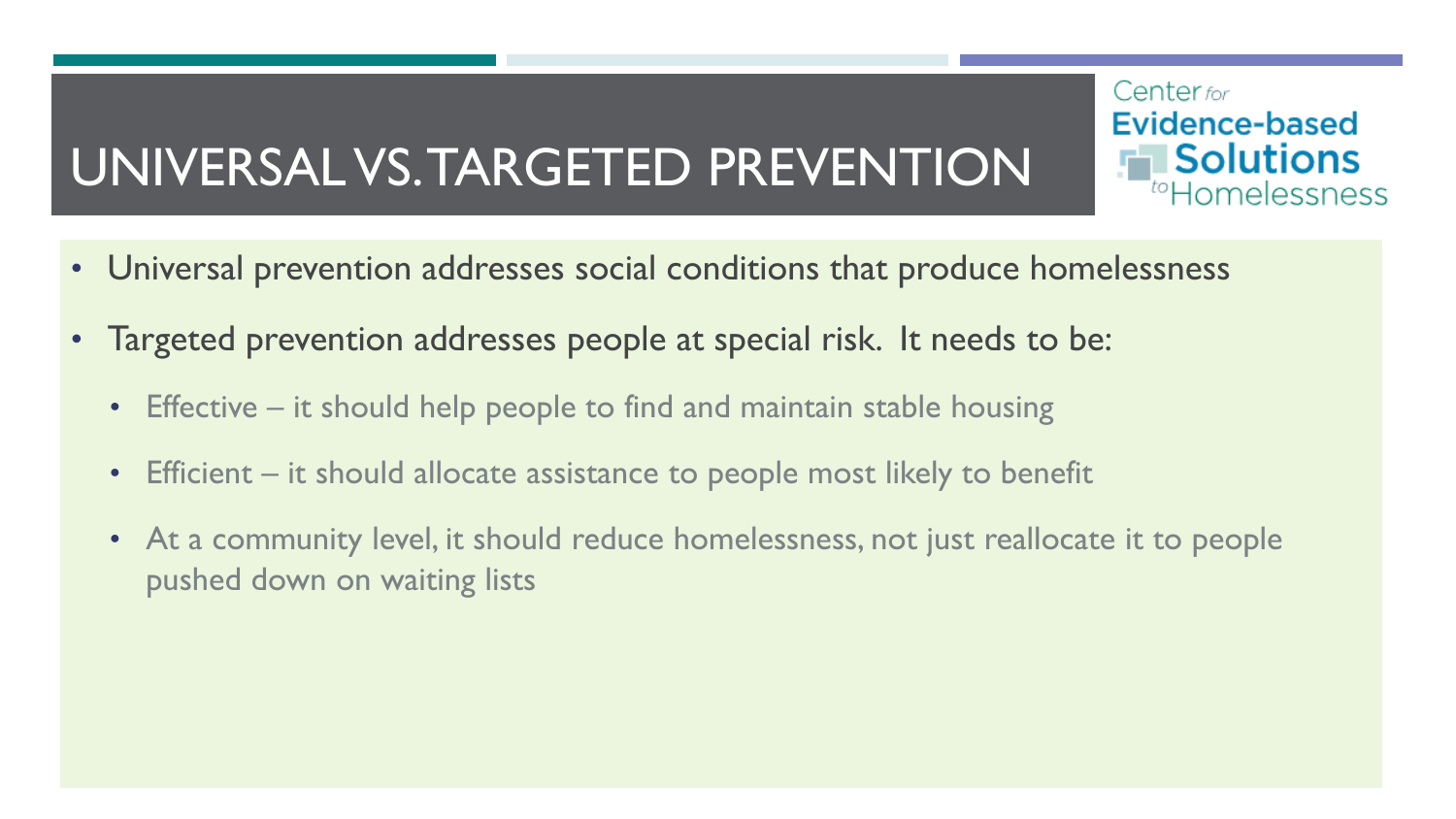# EFFICIENT PREVENTION

Center for **Evidence-based Solutions** <sup>to</sup>Homelessness

- Statistical models, based on data, can help allocate prevention assistance
- Every study that has looked finds that services have the largest impact for those with greatest need rather than those most "worthy" or those deemed most likely to sustain housing
- Low failure rates may mean that services are targeting people who would not have become homeless without them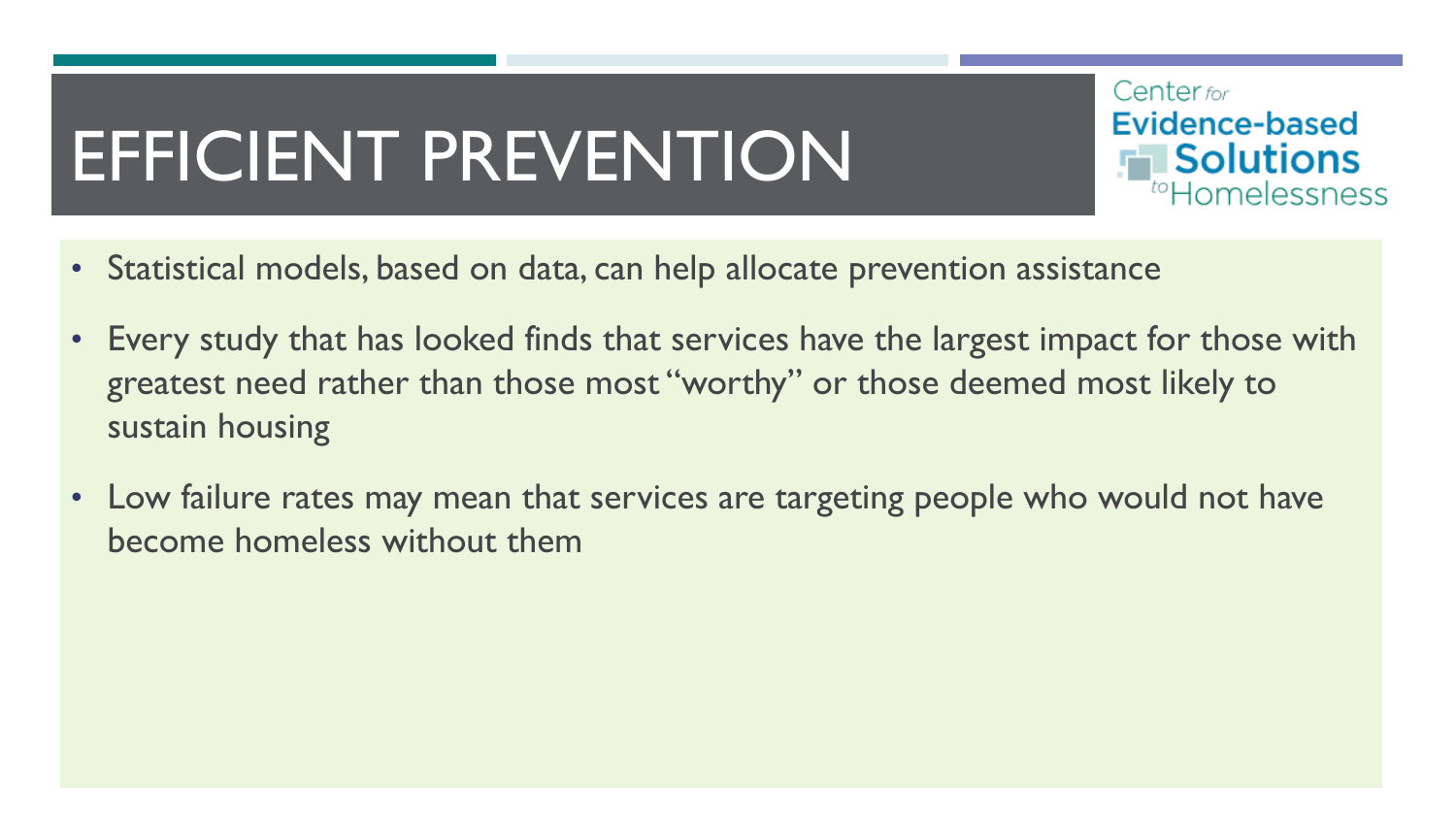### EFFECTIVE APPROACHES: STRONG EVIDENCE

- Permanent, deep rental subsidies
	- End homelessness for people who experience it
	- Prevent homelessness for people who are at risk
	- Have largest benefits for people at highest risk
	- At a community level, reduce shelter censuses

Center for **Evidence-based Solutions** toHomelessness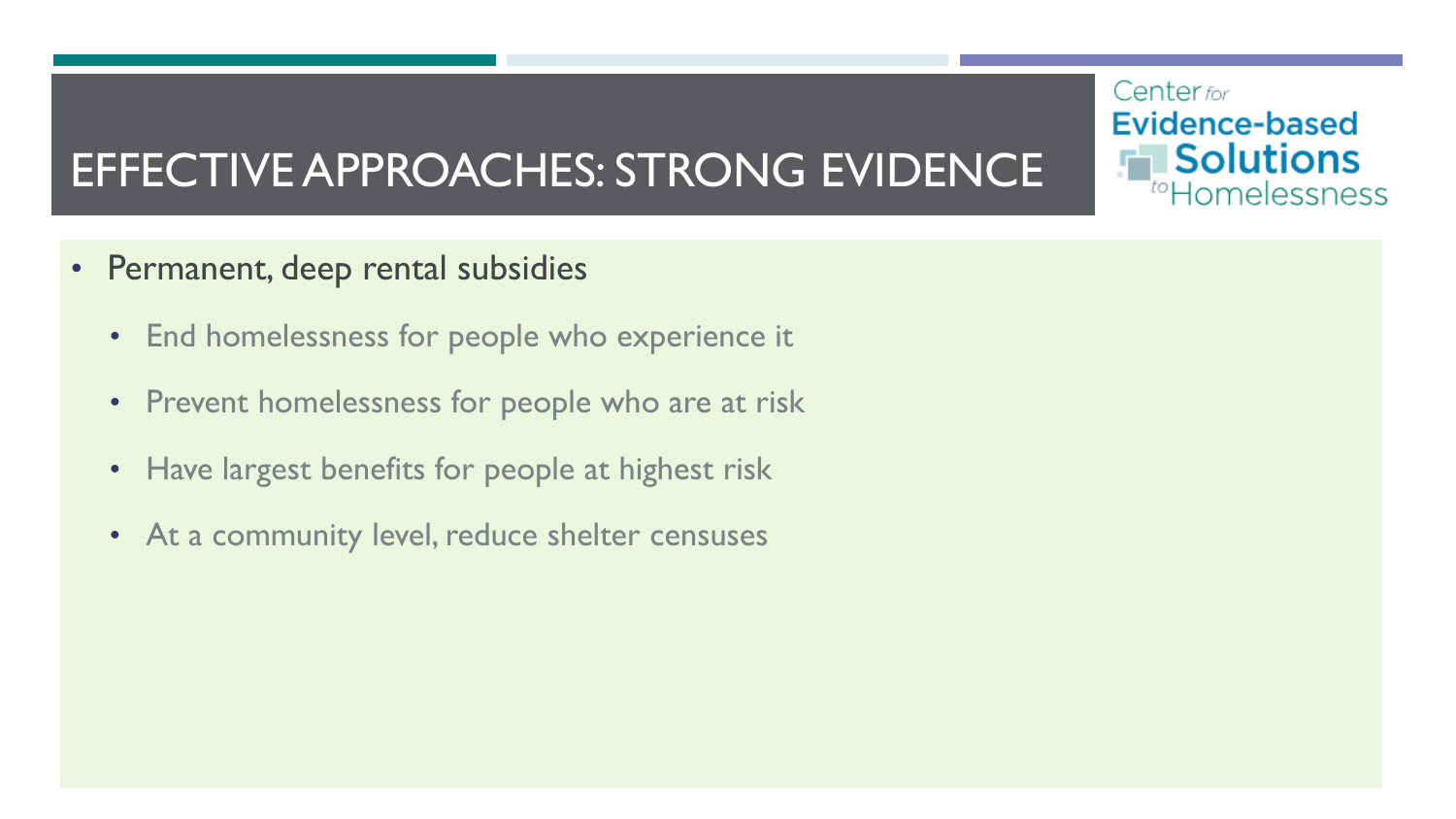### EFFECTIVE APPROACHES: STRONG EVIDENCE

- Eviction prevention is effective, but targets people at relatively low risk
	- Financial assistance reduces homelessness
	- Legal representation and mediation help preserve tenancy and may reduce homelessness

Center for

Evidence-based

**Solutions** 

tomelessness

- Community-based services (e.g. New York's HomeBase)
	- Prevented shelter entry for applicants for prevention services
	- Reduced homelessness in communities served
- Both have prevention efforts have larger effects for people at higher risk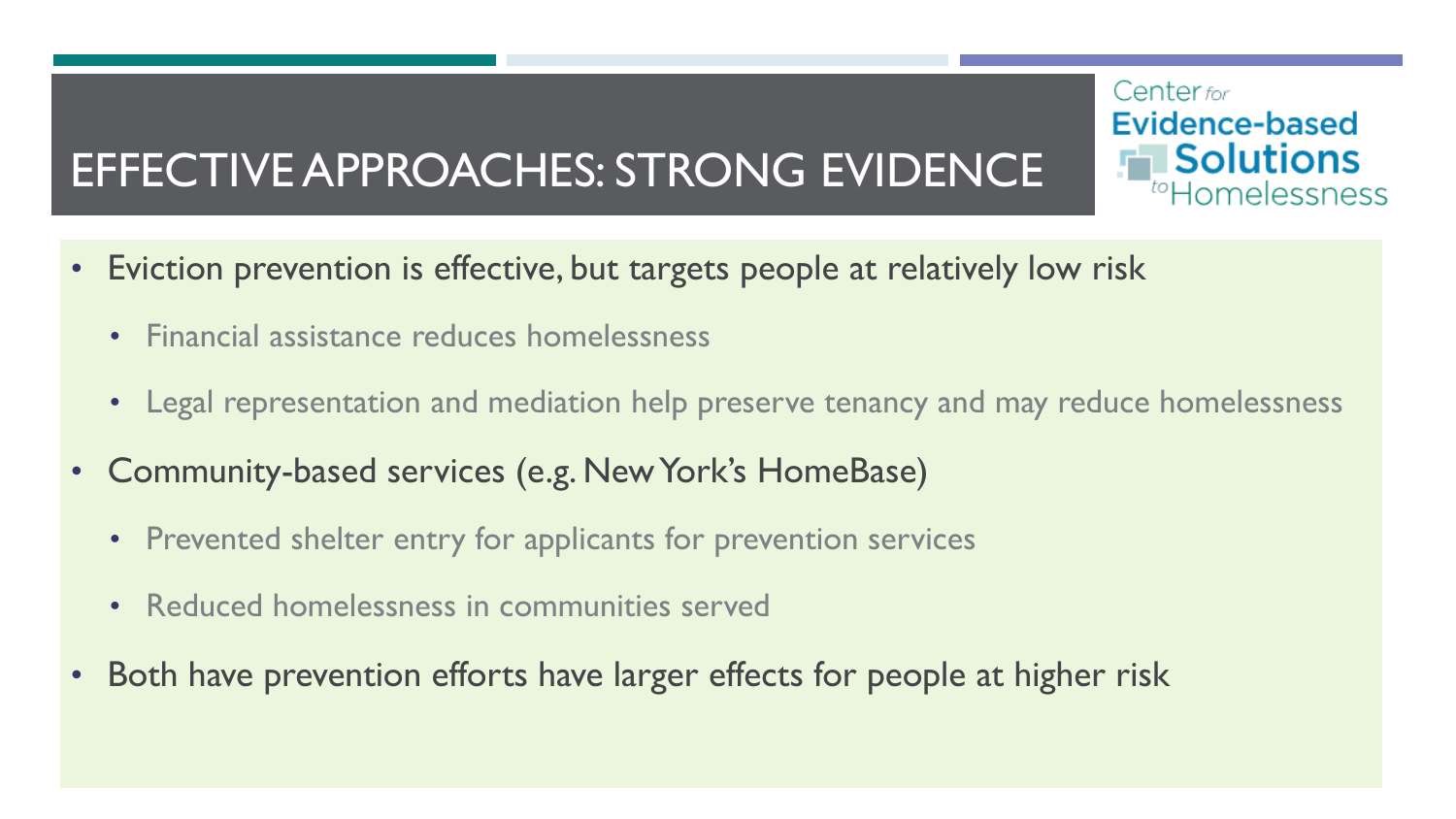# ADDITIONAL APPROACHES



- More research on other populations would be useful
- The Veterans' Administration screens all vets who receive health services for housing stability, and refers people to prevention services

Center for

**Evidence-based** 

**Solutions** 

toHomelessness

- This probably contributed to the reduction in veteran homelessness
- Screening other high-risk populations could be useful
- Permanent shallow subsidies may work
	- Communities should experiment with different structures of subsidies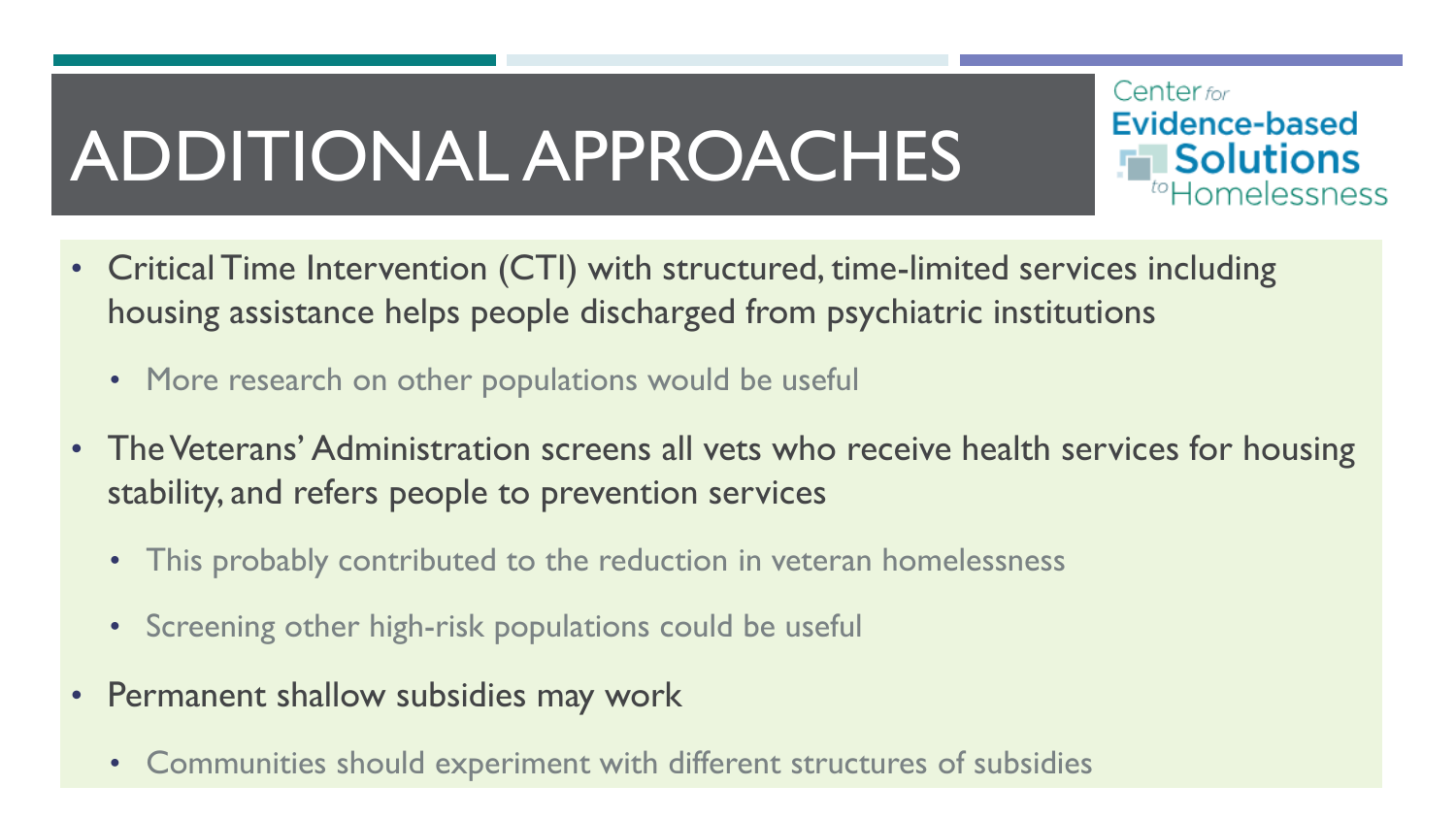### COMMUNITY PRACTITIONER PERSPECTIVES

#### **Montgomery County, PA Los Angeles, CA**



#### **Columbus, OH**



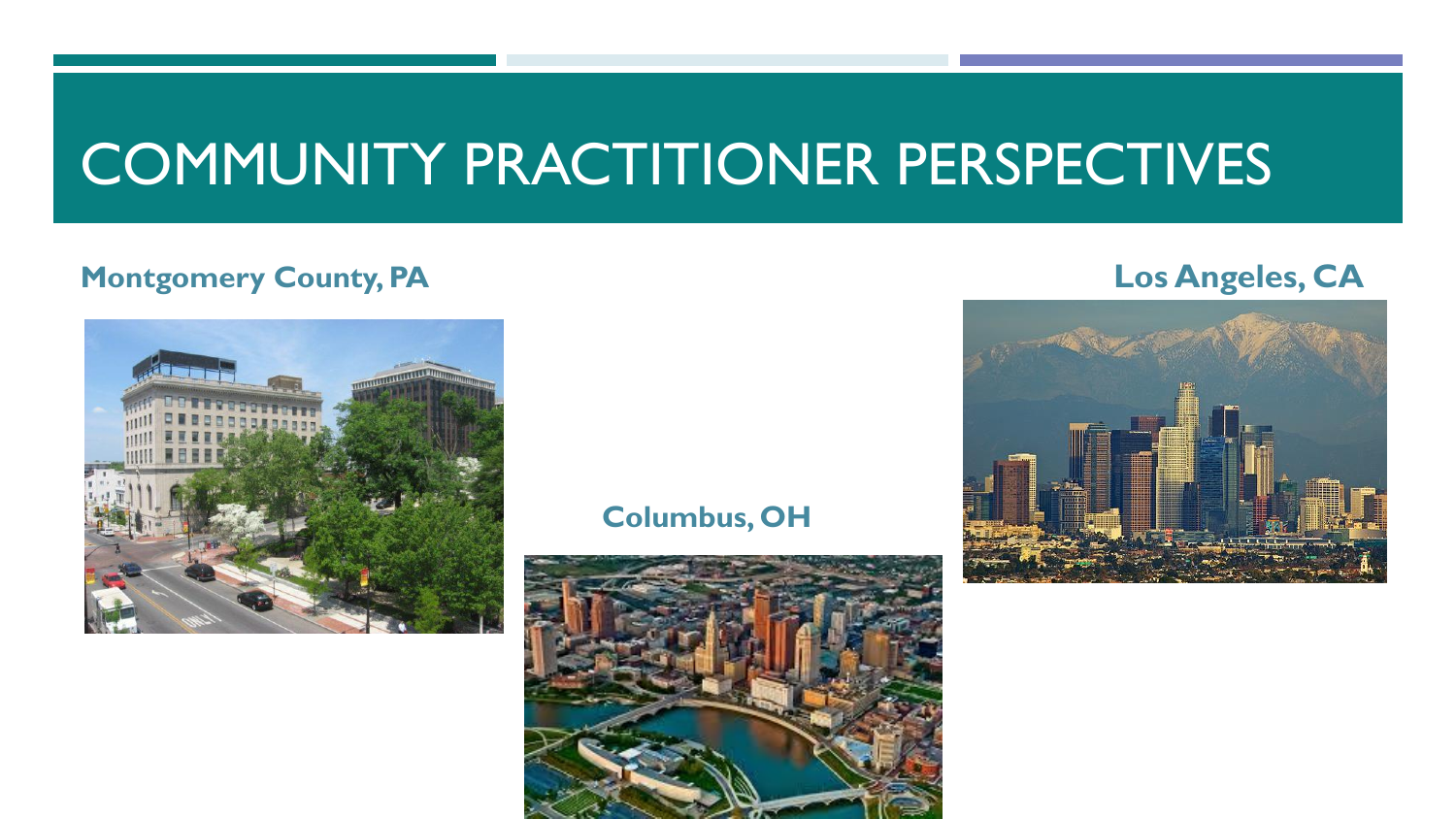



### **Emma Hertz**

- Program Office Administrator, Office of Housing and Community Development, Montgomery County, PA
- Community-level data analysis showed that 60% of evictions were concentrated in 2 of 66 zip codes
- Eviction Prevention and Intervention Coalition (EPIC) now provides free, on-site legal representation to tenants facing eviction, plus social services and financial assistance to pay arrearages. EPIC was rolled out in one courtroom only, corresponding to the zip code with highest rate of evictions.
- 85% of evictions were prevented in first year of pilot project (66 of 78 households)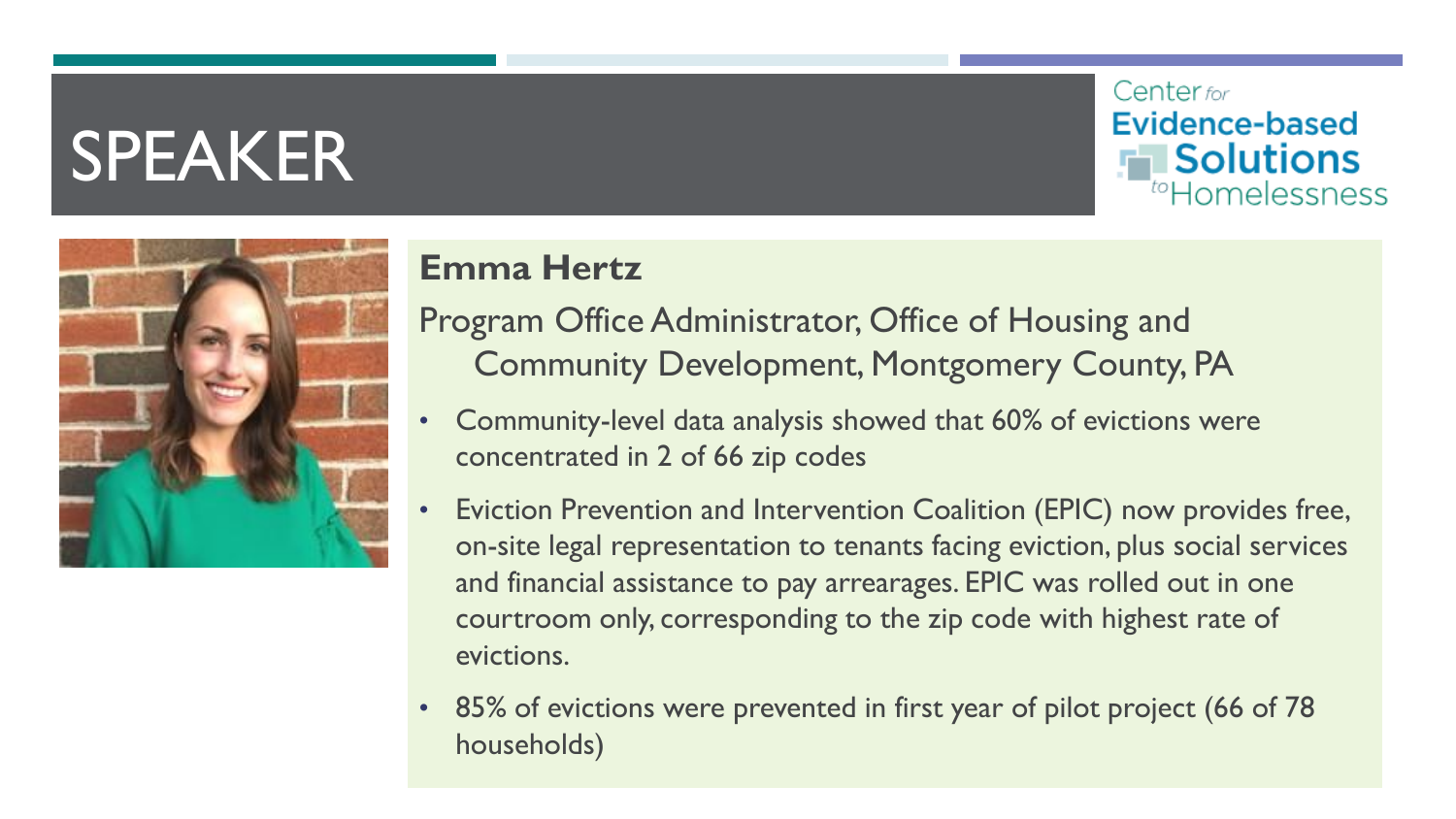



#### **Sarah Mahin**

Director of Policy & Systems, Los Angeles Homeless Services Authority (LAHSA), Los Angeles, CA

- Solid Ground Initiative pilot program: "upstream" prevention for families in one of the highest-risk zip codes in LA region
- Proactive outreach (including landlords) and screening tool adapted from SSVF (which was adapted from HomeBase)
- City's mainstream family services program (Family Source Centers) uses screening tool and provides legal services, mediation, and nonfinancial support
- Will evaluate comparing rates of family homelessness to other high-risk zip codes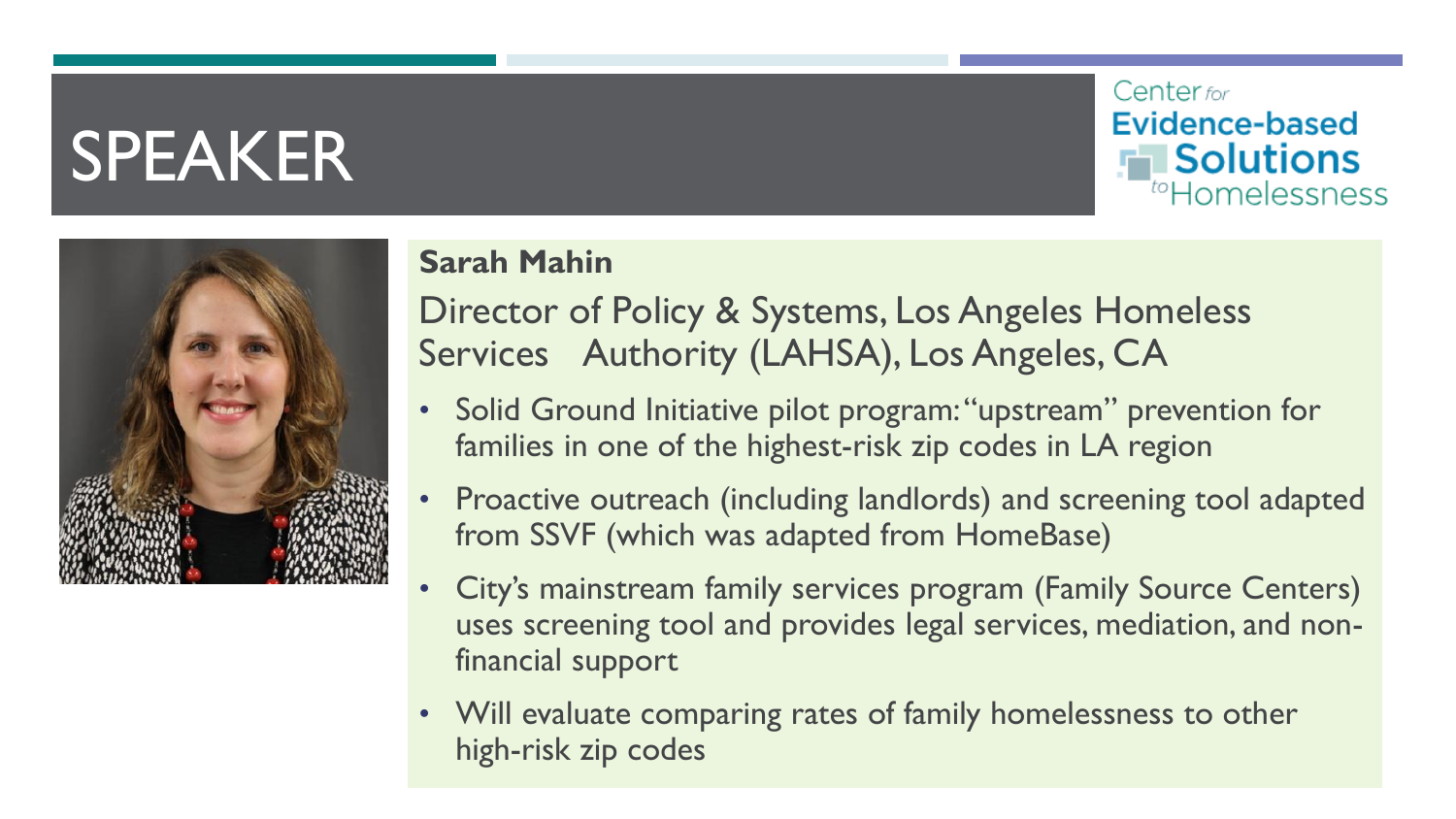



#### **Tom Albanese**

#### Associate Director, Community Shelter Board, Columbus, OH

- Linked, two-prong approach:
	- Community-based homelessness prevention system, with defined access points, standardized risk assessment, referral protocols (under dev – piloting in high-risk neighborhood)
	- Targeted homelessness prevention "hub" at front end of homeless crisis response system; focus on particular populations (families, veterans, pregnant women) based on available funding
- Local standardized risk typology and assessment tool
	- Similar to shelter diversion screening, seeks to answer: Does household have other safe, appropriate option tonight or after losing current housing? Will household be/become literally homeless "but for" intervention?
	- Focus on current housing situation, alternative housing options, and resources circumstances to discern risk, need, and urgency
- Targeted Diversion/HP for families July-Sept 2018:
	- Second stage/intensive diversion (post-Hotline diversion attempt): 33% (203 families) diverted
	- Targeted HP: 53% (159 families) needed financial assistance; (avg \$1,366), 71% exited to permanent housing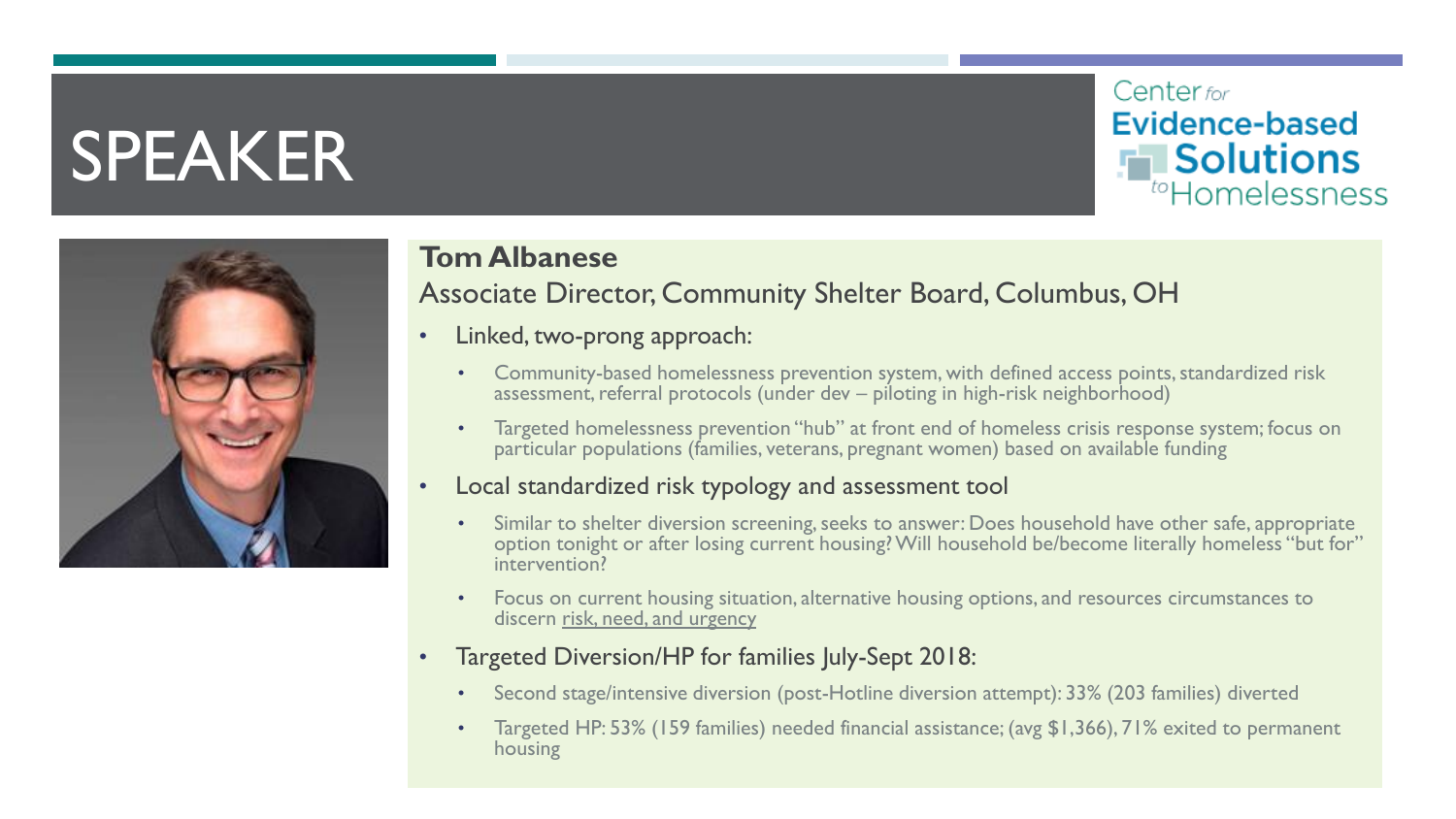### PANELIST DISCUSSION

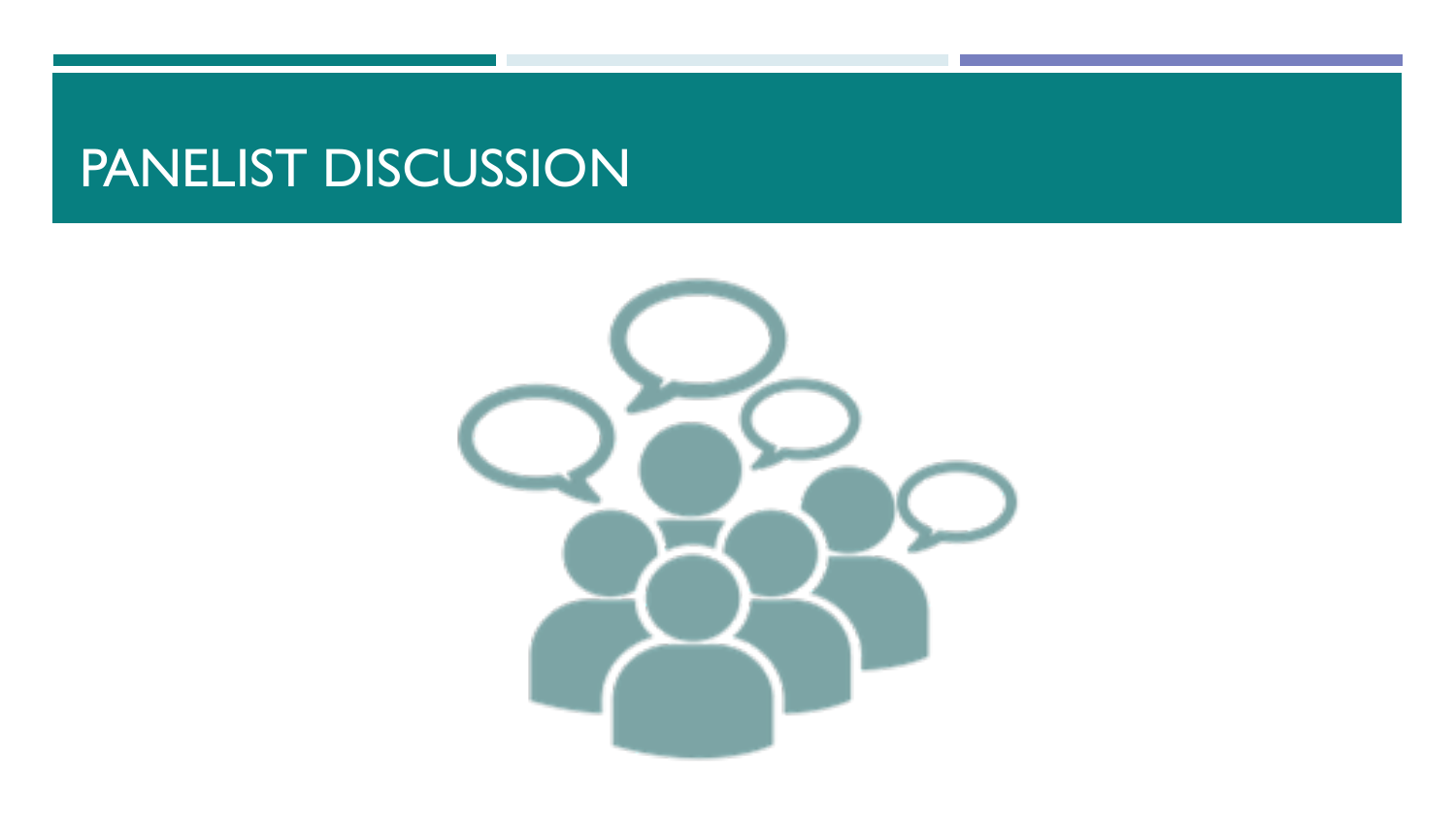### PARTICIPANT Q&A